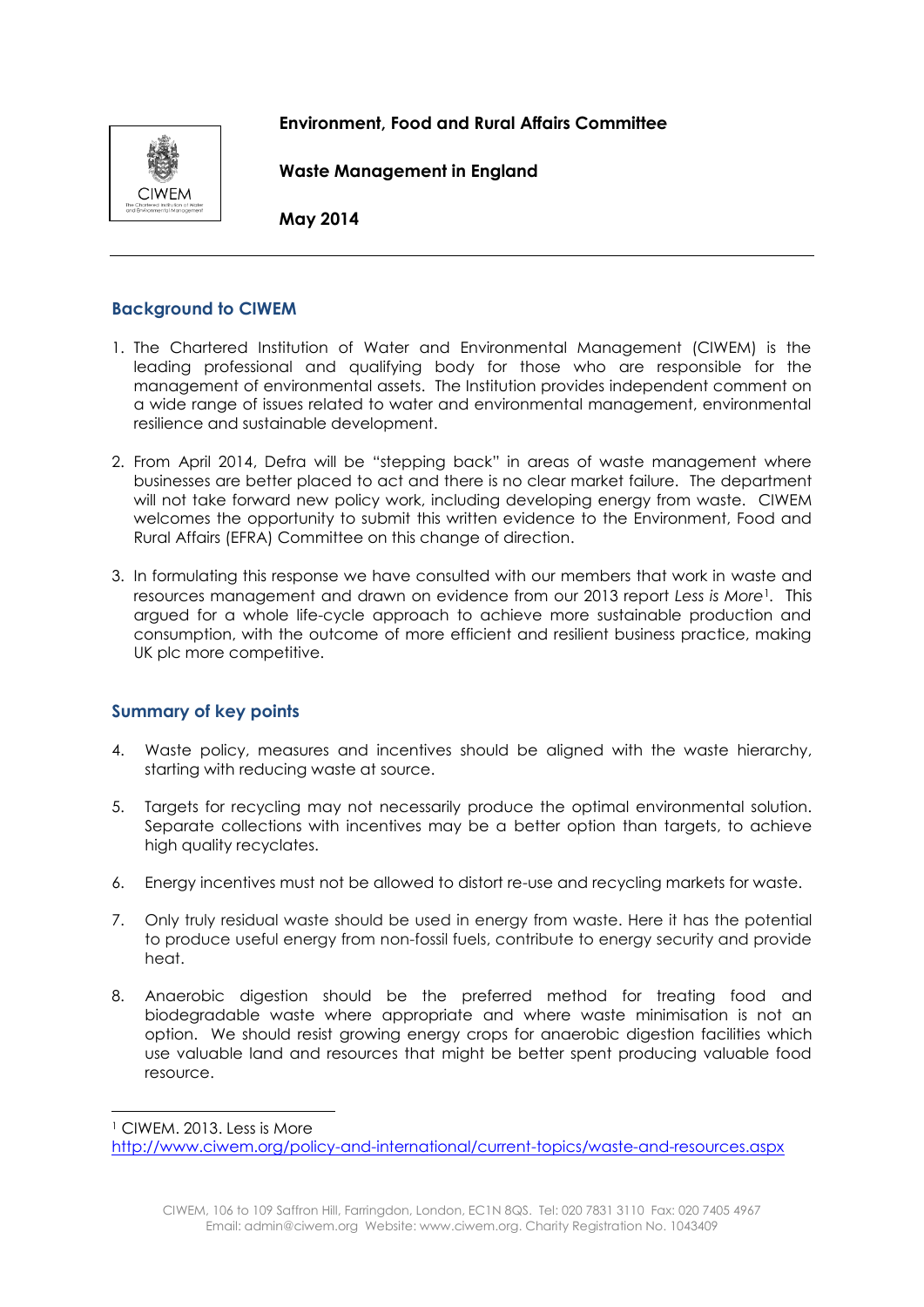- 9. Almost half the food that is wasted in the UK is from within the household, and food waste generated in the UK is far higher than other European countries.
- 10. There is significant scope for reducing food waste. This can be achieved through better collaboration with food retailers and continued government support of initiatives such as WRAP's Love Food Hate Waste campaign.
- 11. Anaerobic digestion has been successful in countries where technical competence and relevant training have been provided. The AD Strategy and Action Plan should require training and technical competence.
- 12. Greater consideration should be given to the viability of heat networks and whether these can add value to industrial, commercial or social housing schemes.
- 13. Incinerator bans or an incinerator tax could be considered to promote waste minimisation and recycling. However targeted bans on particular materials, for example hard plastics, may better serve the purpose.

## **General Comments**

- 14. CIWEM is disappointed to hear that Defra will no longer be responsible for waste policy. There is considerable evidence to suggest that much of the progress that has been made with waste diversion, development of anaerobic digestion and other new technologies, has all been achieved through national policy and financial stimulus. It is difficult to see how more can be done, especially moving towards re-use, eco-design and a circular economy without government intervention. It is unlikely that the market alone, or the price of raw materials, will serve to drive any of this forward on a time scale that would either be useful or relevant.
- 15. We are concerned that the loss of Defra at the helm will create a policy vacuum and stifle investment, rather than push forward on the waste hierarchy. Clear policy would give greater certainty to investors, so we hope that the Government will respond to calls for the Department of Business, Innovation and Skills to take forward this work.

## **Response to the call for evidence**

#### **The ability of existing recycling policy measures to ensure that England reaches the EU target of recycling 50% of household waste by 2020.**

- 16. The EU is currently reviewing waste targets and potential landfill bans, so England may need to adopt higher targets as a result.
- 17. Whilst numerical targets are helpful to enable everyone to understand, it is not quite as simple as saying that meeting a 50% target means the best environmental outcome has been achieved.
- 18. Current policy measures and incentives are not aligned with the waste hierarchy, therefore it is difficult to determine if existing policy measures will reach target levels of recycling. For example, the alignment of Landfill Tax increases with the Retail Price Index from 2015 will weaken existing policy. CIWEM considers that we need a continuation of landfill tax increases above inflation to assist in ensuring that landfilling remains the more costly option until new technologies are fully developed. Following the waste hierarchy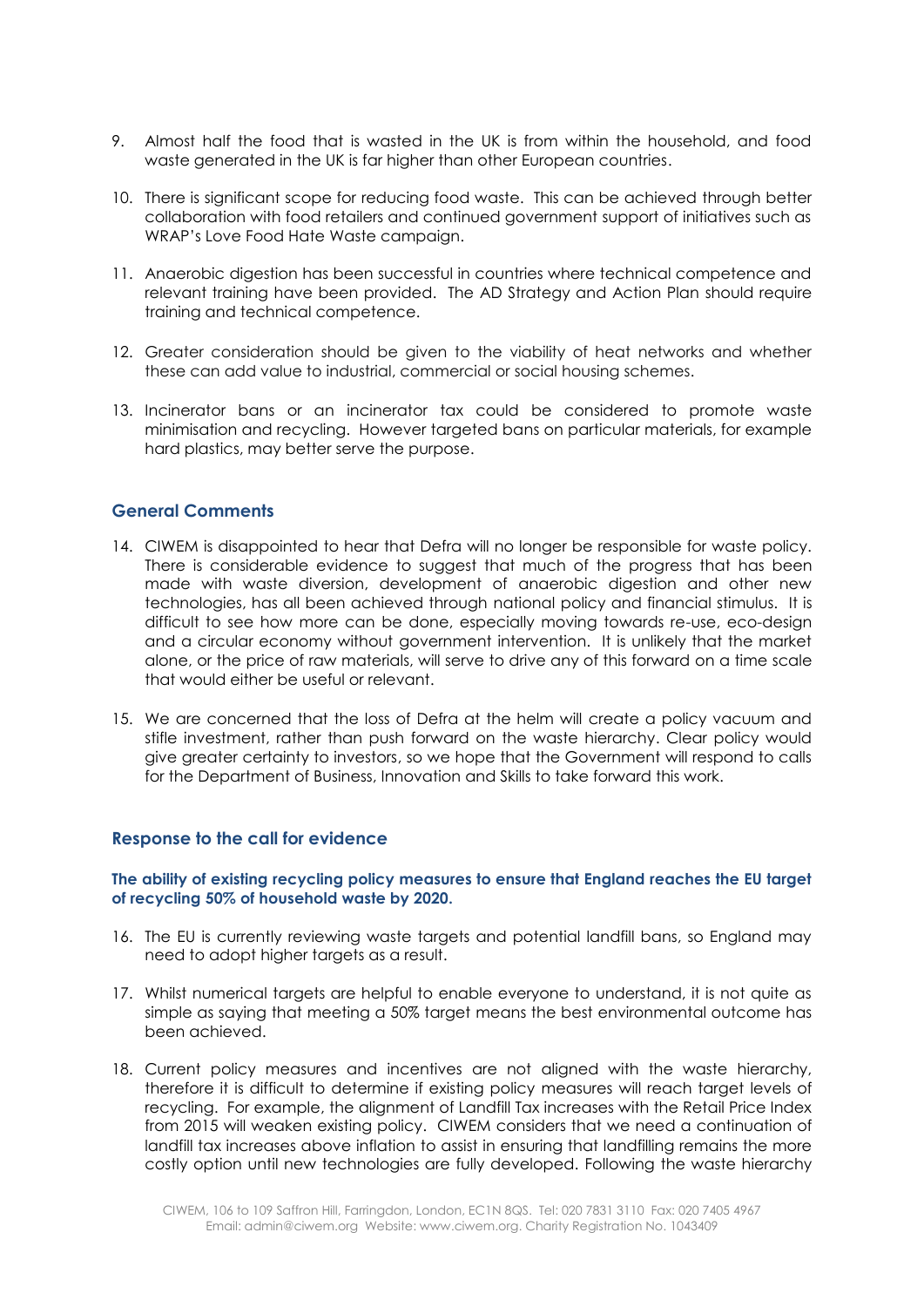will increase the impetus to divert waste from landfill and stimulate investment in alternative infrastructure.

19. Local authorities are understandably keen to meet recycling targets rather than considering their role in the responsible management of resources. The government needs to ensure that local authorities have adequate information to make decisions about services to meet the legal requirements of the Waste Framework Directive. The lack of guidance on necessity and TEEP (what is technically, environmentally and economically practicable) could be a factor in any failure to reach recycling targets and could lead to costly challenges. Guidance on TEEP, rather than hard target figures, would provide a framework within which local authorities can make sound decisions which meet local needs, move towards a more sustainable economy and meet legal requirements, rather than attempting to meet targets at all costs.

## **Whether England's national recycling targets should be higher than those stipulated by the EU; and the pros and cons of compulsory household waste recycling; the role of businesses and households in municipal waste recycling and recovery.**

- 20. Targets in England should be set at what is realistically achievable without having to resort to quick fixes and shortcuts (incineration of recyclable goods for example). There are countries within the EU that are better positioned than England/UK and others that are worse. It is every Member State's responsibility to continuously improve relative to their own situation.
- 21. Compulsory recycling may not have the desired outcome as it may lead to an increase in contamination, lowering the quality and therefore the value of recyclate. Separate collections with incentives may be a better option than targets to achieve these objectives.
- 22. Business waste needs comparable models to municipal solid waste and needs to prove necessity/TEEP compliance. Businesses have a responsibility to bring more sustainable thinking into their practice, however as trading conditions remain tough, businesses will need to be able to see clear benefits in order to encourage them to recover and recycle more. Education will be a factor, enabling businesses to see the cost savings and other tangible benefits of following a more sustainable approach.
- 23. Regarding households, recycling and recovery needs to be made as simple as possible. If it takes too much time and effort and they will not see enough of a benefit to partake. Local consumer to consumer networks and initiatives, such as FRN, Freegle and Freecycle have proven to be successful, and could be enhanced by more government support to highlight their existence and encourage greater use of these platforms.
- 24. A further possible incentive may be to allow local authorities to ring fence savings made by adopting greater use of high quality recycling for particular high profile schemes. For example a community project, such as a new park, that has only been possible due to money saved on waste management would be a great way to promote a sustainable society. Where such schemes benefit a significant number of residents they will be encouraged to take further part in recycling.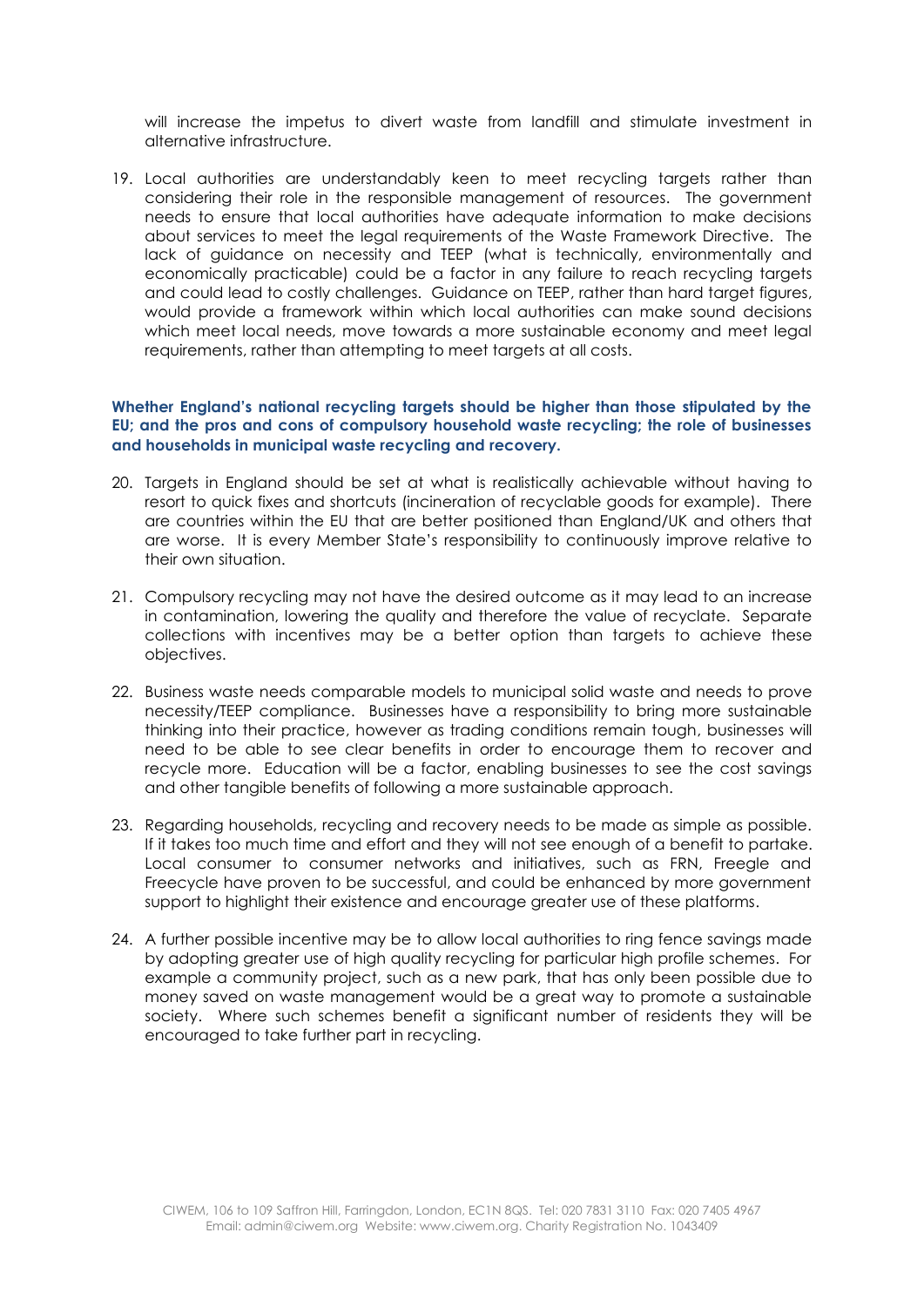**Whether England has the right balance of waste treatment technologies between anaerobic digestion, incineration with energy recovery and gasification to produce fuel/heat/power; the extent to which increasing the capacity of thermal treatment plants could impact England's municipal waste recycling rates.**

- 25. The role of energy from waste needs to be recognised in the context of the waste hierarchy as a whole and greater emphasis should be placed upon options higher in the hierarchy. For source segregated waste anaerobic digestion is often an attractive option as it has the capacity to be a recycling activity (if PAS110 compliant), this would place it up the hierarchy, if operated to the correct standard.
- 26. We should be aiming to reduce waste at source. In the past few years the emphasis has been on landfill diversion. However there is a need to encourage both businesses and householders to take a lifecycle approach, identifying materials as a resource far earlier in the process and embracing the circular economy. The aim should be to see material as a potential resource before it becomes a waste. In this way the waste hierarchy can be correctly applied, with energy from waste the option only for waste that cannot be recycled.
- 27. Energy incentives must not be allowed to distort re-use and recycling markets for waste. Too much thermal capacity is highly likely to have an adverse impact on recycling rates; this can be seen with the current competition for feedstock from underutilised European plant. An approach similar to that taken in Scotland may be appropriate, ensuing that recyclable materials are as far as possible recovered for recycling prior to waste being incinerated.
- 28. Well managed energy from waste has an important role to play; there is a need to ensure that only truly residual waste is used. In this way energy from waste has the potential to produce useful energy from non-fossil fuels, contribute to energy security and provide heat.
- 29. Heat networks are firmly established in other countries but currently provide less than 2% of the UK's heat demand. Nearly 50% of heat demand in England is concentrated with enough geographic density to make heat networks worth investigating. Greater consideration should be given to the viability of heat networks and whether these can add value to industrial, commercial or social housing schemes.

## **Whether anaerobic digestion is the best option available to deal with food and other bio waste; whether the Government's Anaerobic Digestion Strategy and Action Plan has substantially increased the use of AD.**

- 30. Anaerobic digestion can be used to turn organic waste into a resource and is environmentally superior to composting. Currently only 25% of English local authorities provide for separate collection of food waste, with a further 25% collecting food mixed in with garden waste.
- 31. As we have stated for other energy from waste technologies, anaerobic digestion is useful but should not be seen as the solution of choice. More needs to be done to minimise food waste at the household level, and masking it by relying on anaerobic digestion is not the answer to all our food waste problems. Almost half the food that is wasted in the UK is from within the household, and food waste generated in the UK is far higher than other European countries (137kg/capita in the UK compared to 93kg/capita in Germany and 46kg/capita in Italy). There is significant scope for improvement through better collaboration with food retailers and continued government support of